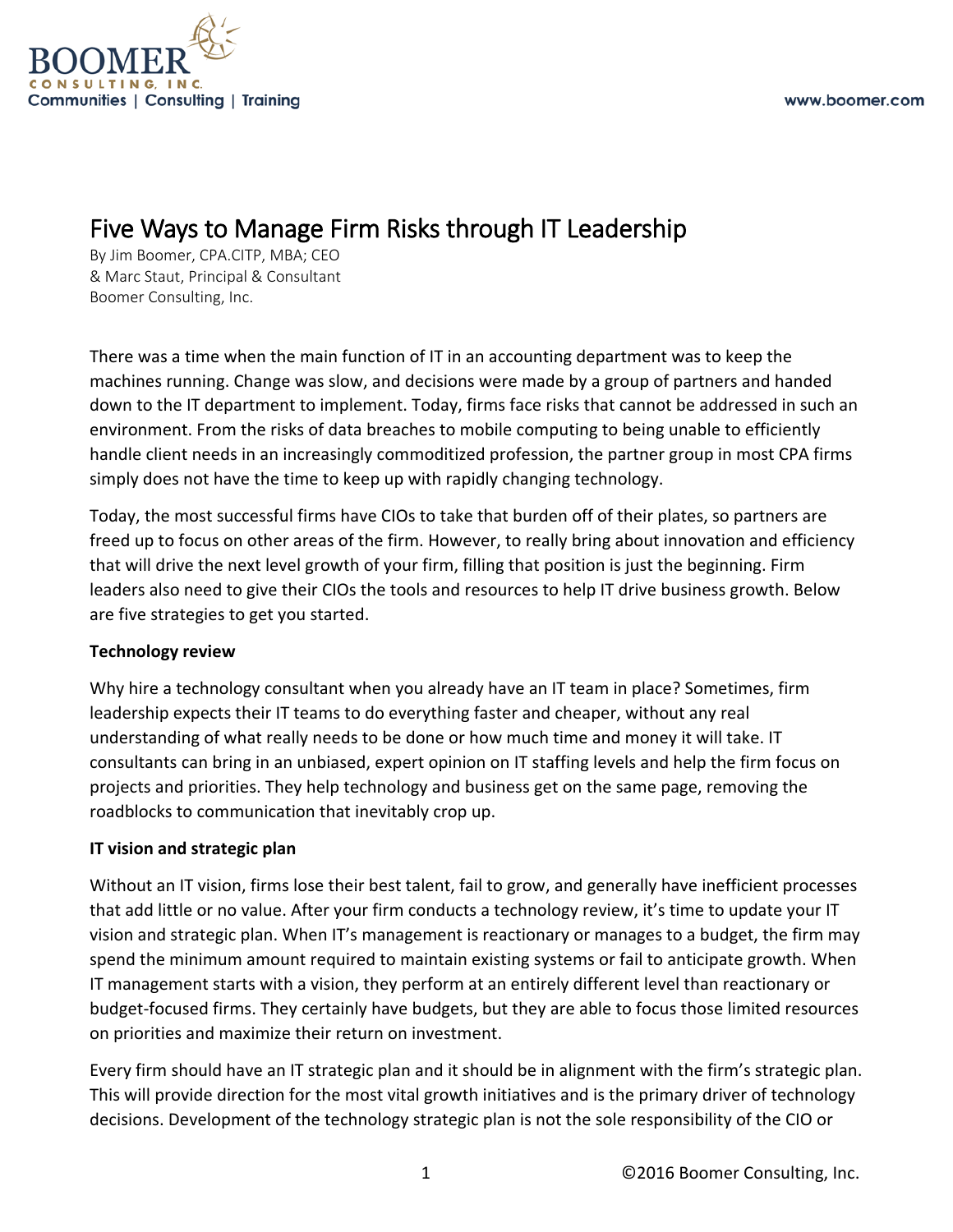

the IT team. It requires collaboration with both partners and staff to ensure tech decisions and investments are in line with the firm's strategic objectives.

# **Peer communities**

Being in charge of IT in an accounting firm can feel like being marooned on an island. It's hard to keep pace with the changing times when you're all alone. Peer networks are a place to get off of that island. Joining a peer community brings in fresh perspectives and ideas that can push a firm beyond its old boundaries. When members share knowledge and experience, are comfortable asking important questions, and can be set straight when they're going off track, the firm and the profession as a whole improve.

The Boomer Technology Circles<sup>™</sup> bring together firm and IT leaders so both can gain confidence that they are making the right technology decisions. Other communities bring people together, but what sets the Boomer Technology Circles apart is trust and accountability. Our members know that they can be vulnerable and talk not just about their successes, but also about things that didn't go as well or were harder than they should have been. These honest conversations generate a lot of lessons learned. Often, other groups share experiences only through rose-colored glasses – building a picture of what they want others to see rather than the way things really are. It takes courage and trust to admit that not everything goes according to plan.

We have also found that sharing projects, action steps due dates and results with peers strengthen commitment to goals. It's difficult to tell peers that the ball was dropped, especially when those peers are expecting to hear about lessons learned. The accountability conversations that come from a peer community helps keep projects moving forward, making achieving progress exponentially more likely.

# **Business intelligence**

Accounting firms collect a lot of data but rarely is that data turned into useful, actionable information. When firms invest in business intelligence, IT can develop that data into a strategic asset. The future state of a successful firm includes having a single, consolidated database of record. Aggregating data from disparate sources is difficult and simply won't allow users to build a complete picture.

When information from tax, audit, advisory, marketing, finance and every other source within the firm is pulled together, accessible and analyzed, it can provide enormous insight and foresight into your decision-making process.

# **Technology steering committee**

Does your firm simply throw projects at IT without any idea how much time and effort the project will take or any regard for which projects have priority and should have the most and best resources assigned to them? When firm leaders think of projects as "IT projects" instead of "firm projects," they